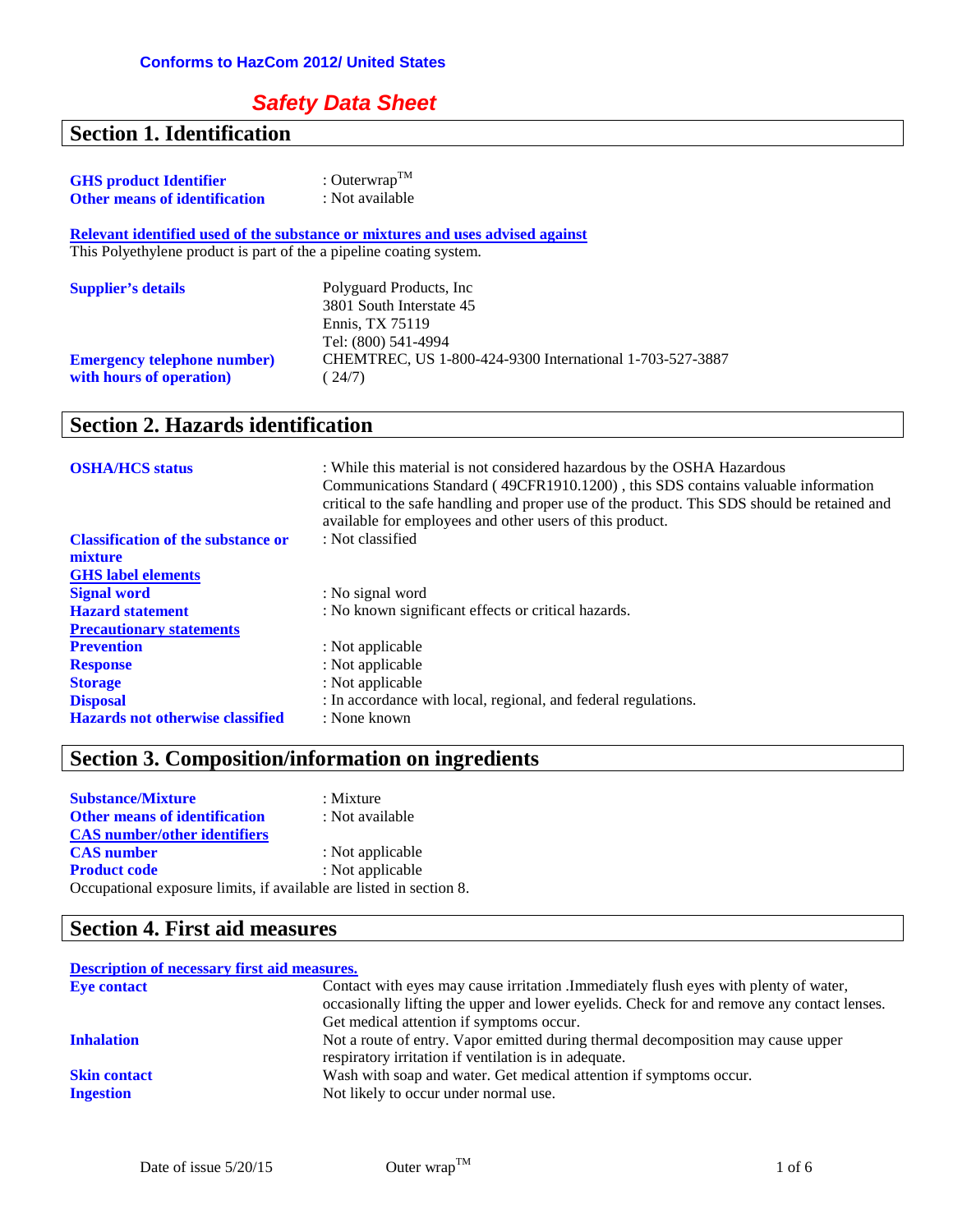# **Section 4. First aid measures**

| Most important symptoms/effects, acute and delayed |                                                                                       |
|----------------------------------------------------|---------------------------------------------------------------------------------------|
| <b>Potential acute health effects</b>              |                                                                                       |
| <b>Eve contact</b>                                 | : No known significant effects or critical hazards                                    |
| <b>Inhalation</b>                                  | : No known significant effects or critical hazards                                    |
| <b>Skin contact</b>                                | : No known significant effects or critical hazards                                    |
| <b>Ingestion</b>                                   | : No known significant effects or critical hazards                                    |
| <b>Over-exposure signs/symptoms</b>                |                                                                                       |
| <b>Eye contact</b>                                 | : No known significant effects or critical hazards                                    |
| <b>Inhalation</b>                                  | : No known significant effects or critical hazards                                    |
| <b>Skin contact</b>                                | : No known significant effects or critical hazards                                    |
| <b>Ingestion</b>                                   | : No known significant effects or critical hazards                                    |
|                                                    | Indication of immediate medical attention and special treatment needed, if necessary. |
| <b>Notes to physician:</b>                         | : No specific treatment. Treat symptomatically.                                       |
| <b>Specific treatments</b>                         | : No specific treatment                                                               |
| <b>Protection of first-aiders:</b>                 | : No action shall be taken involving any personal risk or without suitable training.  |

# **Section 5. Fire-fighting measures**

| <b>Extinguishing media</b>                 |                                                                                                                                                                            |
|--------------------------------------------|----------------------------------------------------------------------------------------------------------------------------------------------------------------------------|
| <b>Suitable extinguishing media</b>        | : Water fog, Dry chemical, carbon dioxide, and foam.                                                                                                                       |
| <b>Unsuitable extinguishing media</b>      | : None known                                                                                                                                                               |
| <b>Specific hazards arising from the</b>   | : No specific fire or explosion hazard.                                                                                                                                    |
| chemical                                   |                                                                                                                                                                            |
| <b>Hazardous thermal decomposition</b>     | Decomposition products may include the following materials:                                                                                                                |
| <b>products</b>                            | Carbon Dioxide                                                                                                                                                             |
|                                            | Carbon Monoxide                                                                                                                                                            |
|                                            | Low MW hydrocarbons                                                                                                                                                        |
| <b>Special protective equipment</b>        | : Fire-fighters should wear appropriate protective equipment and self-contained breathing<br>apparatus (SCBA) with a full face piece operated in a positive pressure mode. |
| <b>Special protective actions for fire</b> | : No special protection is required.                                                                                                                                       |
| <b>fighters</b>                            |                                                                                                                                                                            |

#### **Section 6. Accidental release measures**

| : No special measures required. |
|---------------------------------|
| : No special measures required. |
| : Not applicable                |
|                                 |

**Methods and materials for containment and cleaning up**<br>Spill : Due to the physica **Spill** : Due to the physical state of this material, spills are not possible.

#### **Section 7. Handling and storage**

| <b>Precautions for safe handling</b> |                                                                                       |
|--------------------------------------|---------------------------------------------------------------------------------------|
| <b>Protective measures</b>           | : Put on appropriate personal protective equipment (see Section 8)                    |
| Advice on general occupational       | Eating, drinking and smoking should be prohibited in areas where material is handled, |
| hygiene                              | stored and processed. Workers should wash hands and face before eating, drinking and  |
|                                      | smoking. See section 8 for additional information on hygiene measures.                |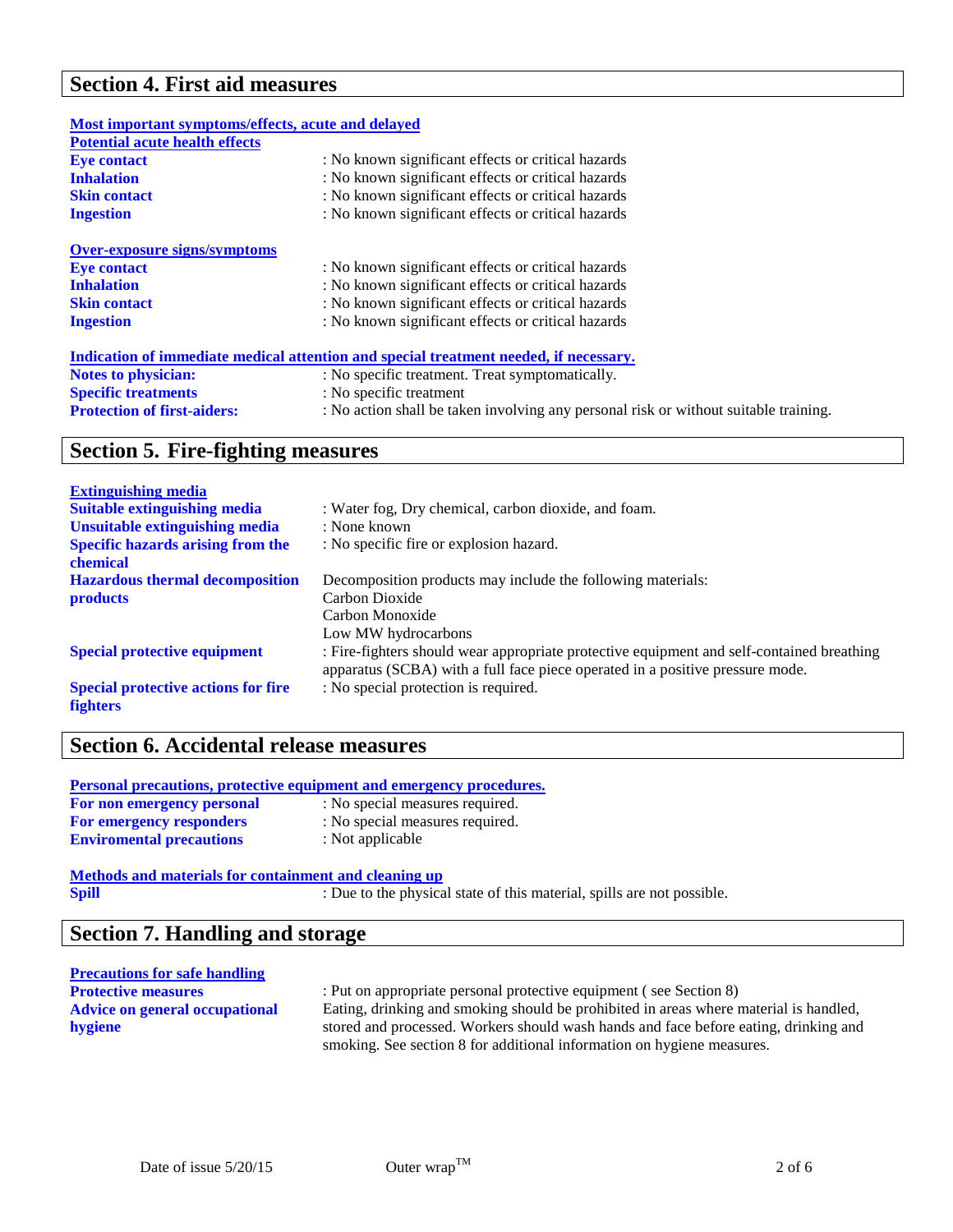## **Section 7. Handling and storage**

#### **Conditions for safe storage, including any incompatibilities**

Store in accordance with local regulations. Store in original container protected from direct sunlight in a dry cool and well-ventilated area away from oxidizing materials (see section 10) and food and drink.

# **Section 8. Exposure controls/personal protection**

| <b>Control parameters</b>               |                                                                                                                                                                                                                           |
|-----------------------------------------|---------------------------------------------------------------------------------------------------------------------------------------------------------------------------------------------------------------------------|
| <b>Occupational exposure limits</b>     |                                                                                                                                                                                                                           |
| <b>Appropriate engineering controls</b> | : No special ventilation requirements.                                                                                                                                                                                    |
| <b>Environmental exposure controls</b>  | : None required.                                                                                                                                                                                                          |
| <b>Hygiene measure:</b>                 | : Wash hands, forearms and face thoroughly after handling products, before eating,<br>smoking, and using the lavatory and at the end of the working period.                                                               |
| <b>Eye/face protection</b>              | : Safety eyewear complying with an approved standard should be used when risk<br>assessment indicates this is necessary to avoid exposure                                                                                 |
| <b>Skin Protection</b>                  |                                                                                                                                                                                                                           |
| <b>Hand protection</b>                  | : Normal work gloves.                                                                                                                                                                                                     |
| <b>Body protection</b>                  | : Not required.                                                                                                                                                                                                           |
| <b>Other skin protection</b>            | : Appropriate footwear and any additional skin protection measures should be selected<br>based on the task being preformed and the risks involved and should be approved by a<br>specialist before handling this product. |
| <b>Respiratory protection</b>           | : Under normal usage of this product, respiratory protection is not required.                                                                                                                                             |

# **Section 9. Physical and chemical properties**

| <b>Appearance</b>                 |                         |
|-----------------------------------|-------------------------|
| <b>Physical state</b>             | : Solid plastic film    |
| <b>Color</b>                      | : Black                 |
| <b>Odor</b>                       | : None                  |
| <b>Odor threshold</b>             | : Not available         |
| $\mathbf{p}$ H                    | : Not applicable        |
| <b>Melting point</b>              | : 230-237 F (110-114 C) |
| <b>Boiling point</b>              | : Not applicable        |
| <b>Flash Point</b>                | : Not applicable        |
| <b>Burning time</b>               | : Not determined        |
| <b>Burning rate</b>               | : Not determined        |
| <b>Evaporation rate:</b>          | : Not applicable        |
| <b>Flammability</b> (solid, gas)  | : Not applicable        |
| Lower & upper explosive           | : Not applicable        |
| (flammable) limits                |                         |
| <b>Vapor density</b>              | : Not applicable        |
| <b>Vapor pressure</b>             | : Not applicable        |
| <b>Relative density</b>           | $: 0.91 - 0.97$         |
| <b>Solubility</b>                 | : Insoluble in water    |
| <b>Partition coefficient: n-</b>  | : Not applicable        |
| octanol/water                     |                         |
| <b>Auto-</b> ignition temperature | : Not applicable        |
| <b>Decomposition temperature</b>  | : Not applicable        |
| <b>SADT</b>                       | : Not applicable        |
|                                   |                         |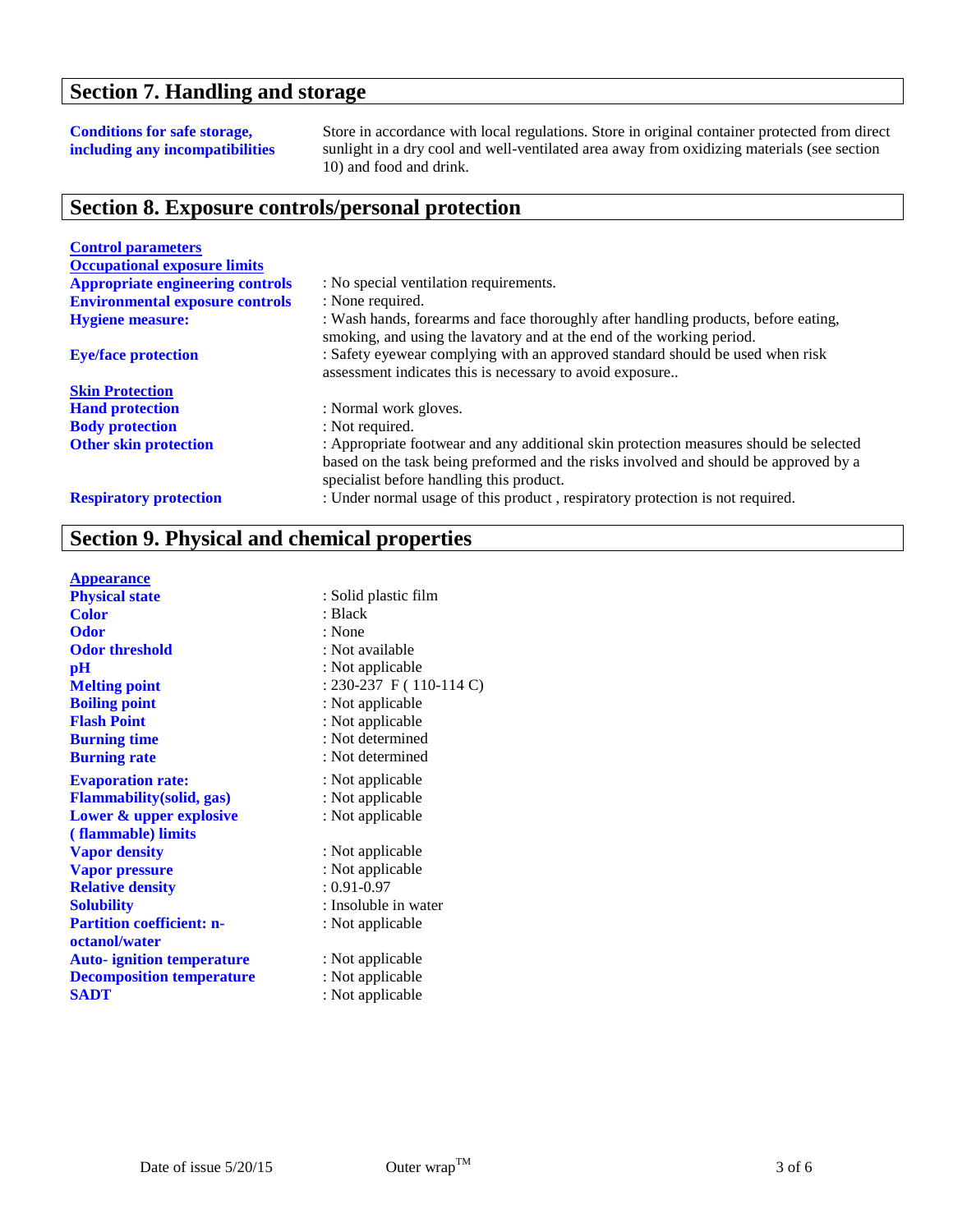# **Section 10. Stability and reactivity**

| <b>Reactivity</b>                                                                                                 | : The product is stable under normal conditions.                                                                                                                                                                      |
|-------------------------------------------------------------------------------------------------------------------|-----------------------------------------------------------------------------------------------------------------------------------------------------------------------------------------------------------------------|
| <b>Chemical stability</b>                                                                                         | : The product is stable under normal conditions.                                                                                                                                                                      |
| <b>Possibility of hazardous</b><br>reactions                                                                      | : Under normal conditions of storage and use, hazardous decomposition will not occur.                                                                                                                                 |
| <b>Conditions to avoid:</b><br><b>Incompatible materials</b><br><b>Hazardous decomposition</b><br><b>products</b> | : Heat, flames, sparks, temperatures above 635 $F(335 C)$ and other sources of ignition.<br>: None known<br>: Under normal conditions of storage and use, hazardous decomposition products should<br>not be produced. |

# **Section 11.Toxicological information**

| <b>Information on toxicological effects</b> |                                                                                          |
|---------------------------------------------|------------------------------------------------------------------------------------------|
| <b>Acute toxicity</b>                       | : There is no data available                                                             |
| <b>Irritation/Corrosion</b>                 |                                                                                          |
| <b>Skin</b>                                 | : There is no data available                                                             |
| <b>Eyes</b>                                 | : There is no data available                                                             |
| <b>Respiratory</b>                          | : There is no data available                                                             |
| <b>Sensitization</b>                        |                                                                                          |
| <b>Skin</b>                                 | : There is no data available                                                             |
| <b>Respiratory</b>                          | : There is no data available                                                             |
| <b>Mutagenicity</b>                         | : There is no data available                                                             |
| <b>Carcinogenicity</b>                      | : There is no data available                                                             |
| <b>Reproductive toxicity</b>                | : There is no data available                                                             |
| <b>Specific target organ toxicity</b>       | : There is no data available                                                             |
| (single exposure)                           |                                                                                          |
| <b>Specific target organ toxicity</b>       | : There is no data available                                                             |
| (repeated exposure)                         |                                                                                          |
| <b>Aspiration hazard</b>                    | : There is no data available                                                             |
|                                             |                                                                                          |
| <b>Information on the likely routes</b>     | : Routes of entry anticipated: none.                                                     |
| of exposure                                 | : Routes of entry not anticipated: Oral, inhalation, ingestion, dermal                   |
|                                             |                                                                                          |
| <b>Potential acute health effects</b>       |                                                                                          |
| <b>Eye contact</b>                          | : No known significant effects or critical hazards                                       |
| <b>Inhalation</b>                           | : No known significant effects or critical hazards                                       |
| <b>Skin contact</b>                         | : No known significant effects or critical hazards                                       |
| <b>Ingestion</b>                            | : No known significant effects or critical hazards                                       |
|                                             | <b>Symptoms related to the physical, chemical and toxicological characteristics</b>      |
| <b>Eye contact</b>                          | : No known significant effects or critical hazards                                       |
| <b>Inhalation</b>                           | : No known significant effects or critical hazards                                       |
| <b>Skin contact</b>                         | : No known significant effects or critical hazards                                       |
| <b>Ingestion</b>                            | : No known significant effects or critical hazards                                       |
|                                             | Delayed and immediate effects and also chronic effects from short and long term exposure |
| <b>Short term exposure</b>                  |                                                                                          |
| <b>Potential immediate effects</b>          | : No known significant effects or critical hazards                                       |
| <b>Potential delayed effects</b>            | : No known significant effects or critical hazards                                       |
| <b>Long term exposure</b>                   |                                                                                          |
| <b>Potential immediate effects</b>          | : No known significant effects or critical hazards                                       |
| <b>Potential delayed effects</b>            | : No known significant effects or critical hazards                                       |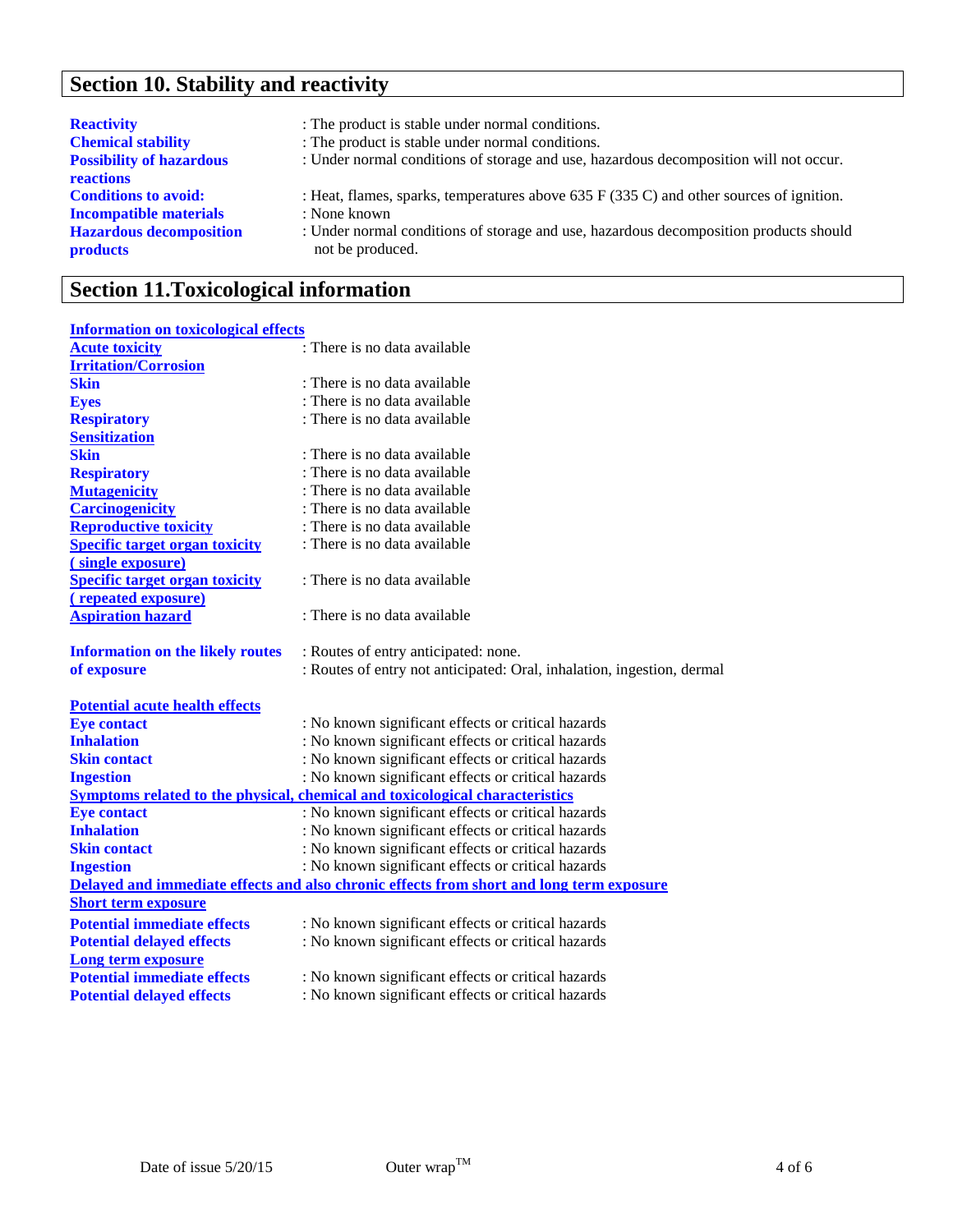# **Section 11.Toxicological information**

| <b>Potential chronic health effects</b> |                                                    |
|-----------------------------------------|----------------------------------------------------|
| <b>General</b>                          | : No known significant effects or critical hazards |
| <b>Carcinogenicity</b>                  | : No known significant effects or critical hazards |
| <b>Mutagenicity</b>                     | : No known significant effects or critical hazards |
| <b>Teratogenicity</b>                   | : No known significant effects or critical hazards |
| <b>Developmental effects</b>            | : No known significant effects or critical hazards |
| <b>Fertility effects</b>                | : No known significant effects or critical hazards |
| <b>Target organs</b>                    | : No known significant effects or critical hazards |
|                                         |                                                    |

**Numerical measures of toxicity Acute toxicity estimates** : There is no data available

#### **Section 12. Ecological information**

| <b>Toxicity</b><br><b>Persistence and degradability</b><br><b>Bioaccumulative potential</b> | : This material is not expected to be hazardous to the environment.<br>: There is no data available<br>: There is no data available |
|---------------------------------------------------------------------------------------------|-------------------------------------------------------------------------------------------------------------------------------------|
| <b>Mobility in soil</b><br><b>Soil/water partition coefficient</b><br>$(K_{OC})$            | : Not applicable                                                                                                                    |
| <b>Other adverse effects</b>                                                                | : No known significant effects or critical hazards                                                                                  |

# **Section 13. Disposal Considerations**

**Disposal methods** : The generation of waste should be avoided or minimized wherever possible. Disposal of this product, solutions and any by-products should comply with the requirements of environmental protection and waste disposal legislation and any regional local authority requirements. This material and its container must be disposed of in a safe way. Dispose of surplus and non-recyclable products via a licensed waste disposal contractor.

#### **Section 14. Transportation information**

**AERG:** : Not applicable **Regulatory Information: DOT/TDG/IMDG/IATA** : Not regulated

#### **Section 15. Regulatory information**

| <b>U.S. Federal regulations:</b><br><b>Composition/information on</b> | <b>United States TSCA Inventory:</b> All components are listed or exempted |
|-----------------------------------------------------------------------|----------------------------------------------------------------------------|
| <b>ingredients</b>                                                    |                                                                            |
| SARA 302/304/311/312<br><b>SARA 311/312</b>                           | : No products found.<br>: No products found.                               |
| <b>California Prop.65</b>                                             | : No products were found                                                   |